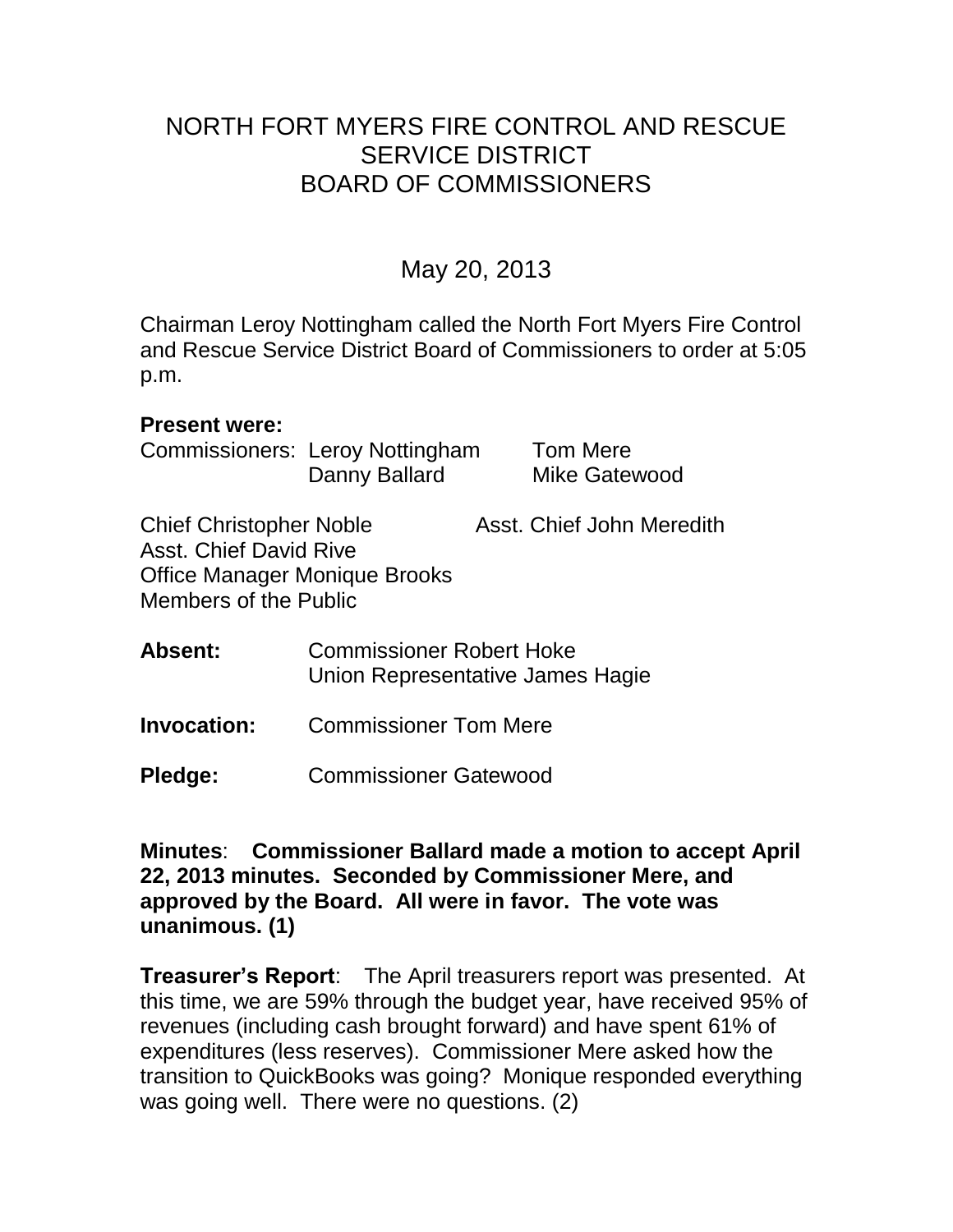## **Chief's Report:**

By Chief Noble-

- Weekly reports and monthly run sheet is attached
- Our Honor Guard was able to go to Texas for the West Texas Memorial. They were able to stay with one of our members family. We really appreciate everyone going and for their service.
- We are currently in the process of transitioning our accounting software to QuickBooks. Monique and Asst Chief Rice recently attended a two day class in Excel.
- We sent two personnel to EVT (Emergency Vehicle Technician) school last week. Commissioner Mere asked if we can get a better price on non-ethanol fuel than the price at Seaboard and Palm Beach? Chief Noble responded that we do not purchase enough to warrant buying it in bulk. He did note that we could possibly use it in our small equipment.
- Chief Noble is currently serving on a consolidation committee, which involves our department, Bayshore, Tice, Fort Myers Shores, Alva and Lehigh. This committee is researching ideas on Education and Training and Purchasing in bulk. The Education and Training allows all departments to begin using the same training calendar, so everyone is on the same time frame for training. Commissioner Nottingham asked if we were still looking at the Collier County association and their health insurance? Chief Noble said that he feels that is not going to work out like we had hoped. He also said that the number of retirees we carry on our plan, affects our rates and ability to look at other health plans.
- We signed a letter of, record of agent, change today, for all of our insurance policies. We are leaving Gulfshore Insurance and moving our policies to Bouchard Insurance.
- The proposed bill for fire assessment fees, got moved to the end of the Fire Marshal's bill, and it is currently on the Governors desk. Once this bill is passed, there will be an educational seminar on how to enforce/enact the fire assessment fee.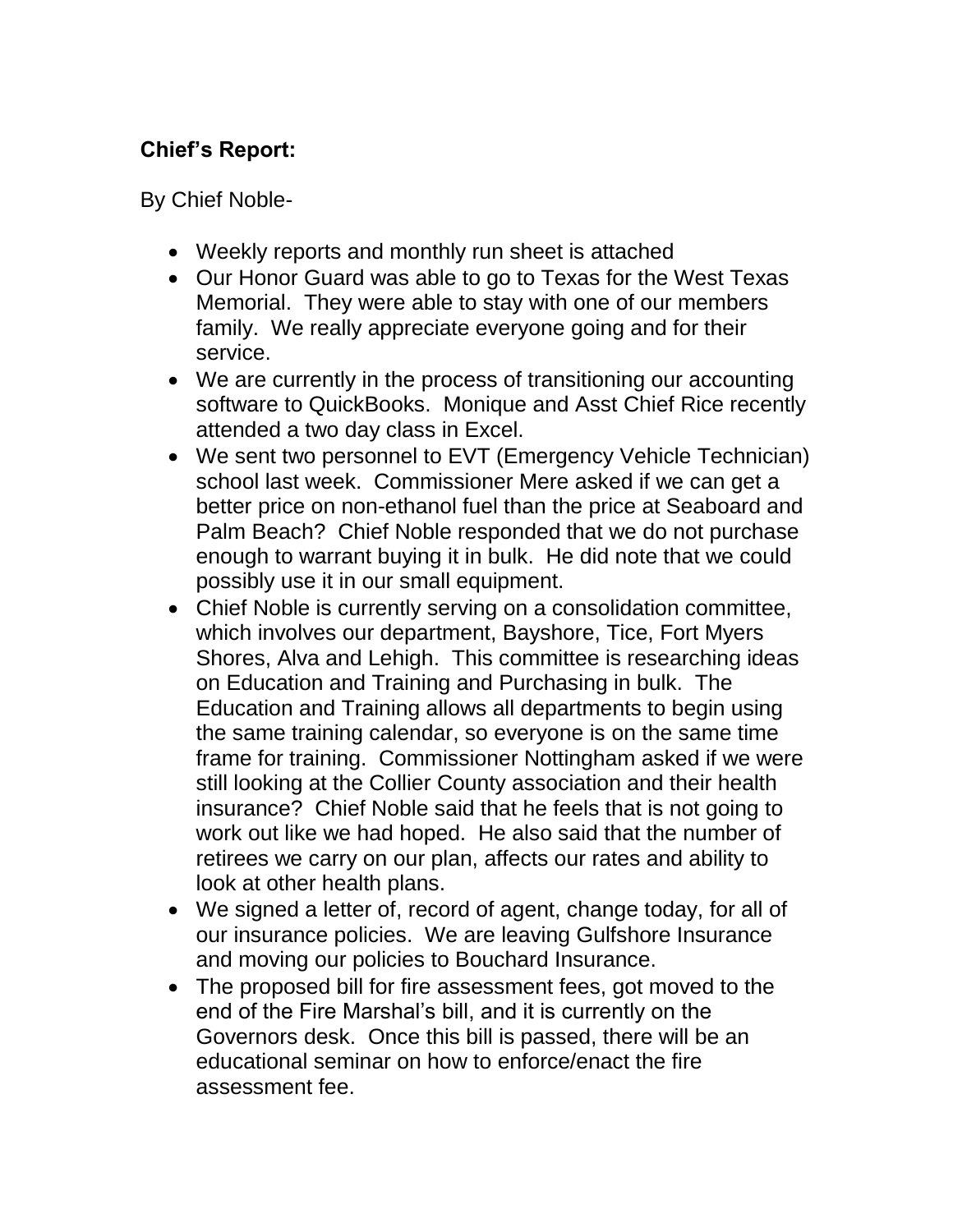#### **Training:**

Report is attached. We just finished another class in the Fire Officer 1 series. We are starting another one this week, then we will have 3 more classes left. The X-collars have placed in to service. There were no questions.

**Fire Prevention:** Report is attached. There were no questions.

**Public Education:** Report is attached. There were no questions.

**Union:** Union member Slaybaugh stated that everything is going okay. There were no questions.

## **Old Business:**

Updates on projects:

### Barrett Road Station-

Lee County requested drawings of our project. We did them, and we are waiting on final approval of the County, then they go to FDEP (who is ready to sign off). Commissioner Mere asked what the status of the septic is? Chief Noble responded that it is held up right now, until we receive the permits.

## **New Business:**

**NONE** 

### **Commissioner Items:**

Gatewood – He was glad to see two of our personnel at the EVT school.

Mere – He should be here for the June meeting, but will be gone in July and August.

### **Public Input:** None